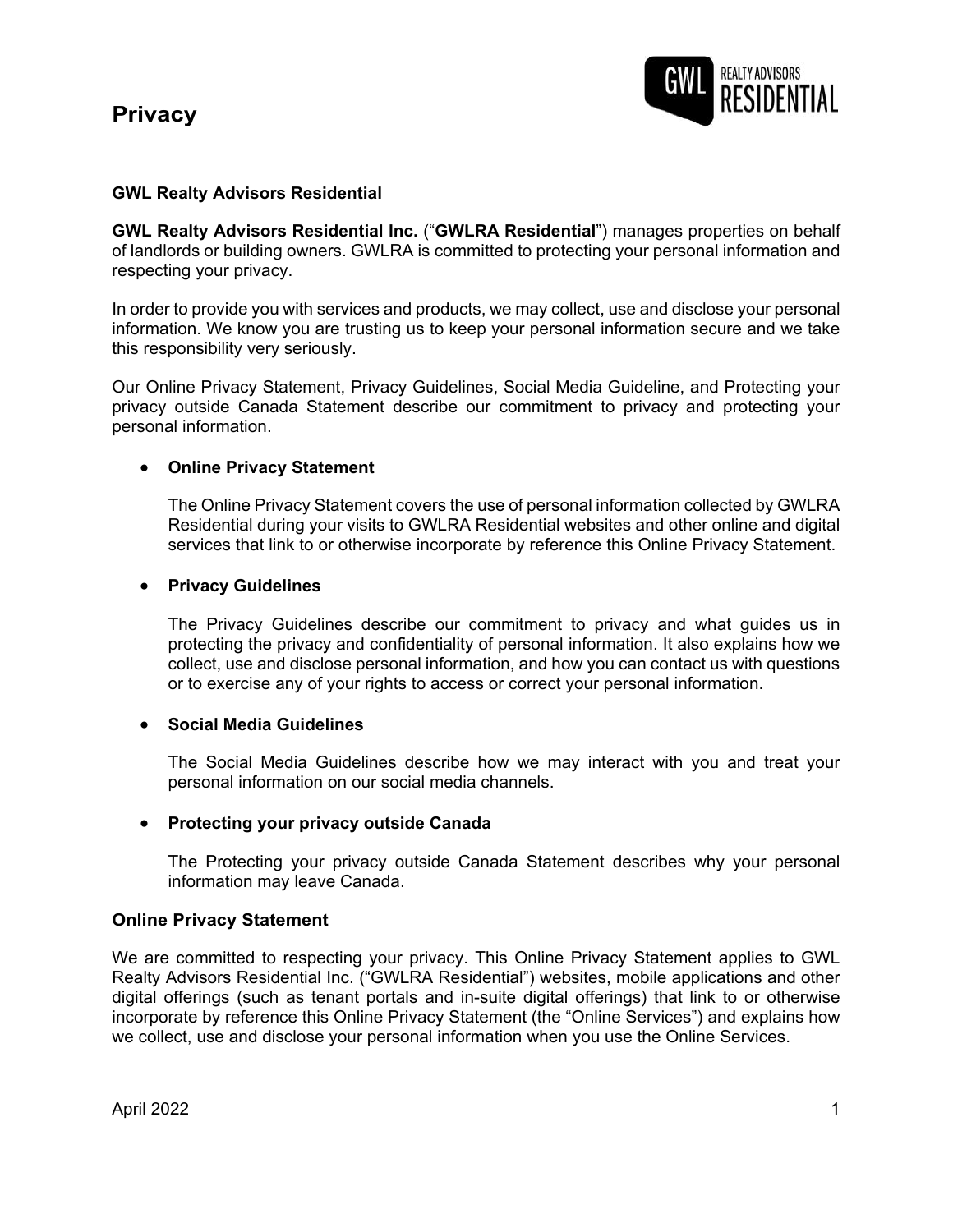

GWLRA Residential is committed to respecting the privacy and confidentiality of information it receives in accordance with GWLRA Residential's Online Privacy Statement, and applicable law.

**Personal Information** is information about an identifiable individual.

### **Your Consent**

By using Online Services, you acknowledge that you have read and understand this Online Privacy Statement and consent to the collection, use and disclosure of your personal information as described herein. By allowing your child or ward who is under 14 years of age to use our Online Services you consent to the collection, use and disclosure of your child or ward's personal information as described in this Statement. This Statement may be changed without notice to you, so we recommend you review it regularly.

The statement supplements our Social Media Guideline, Privacy Guidelines and any other terms or agreements that may apply to your relationship with us.

#### **Privacy and Confidentiality**

We have safeguards in place to protect the security and confidentiality of your personal information. However, the Internet is not a secure place where privacy and confidentiality can be guaranteed. Your confidential use of the Online Services can't be guaranteed, and you acknowledge that your use of the Online Services may be subject to access or manipulation by, or disclosure to, third parties. GWLRA Residential is not responsible or liable for any damages that you or any other person may suffer in connection with any such violation of privacy, confidentiality or security.

### **Personal Information Collected**

Certain Online Services may require you to provide, or may otherwise involve the collection of, personal information to access or provide the service. Such personal information includes your name, signature, residential address, telephone numbers, e-mail address, date of birth, driver's license, vehicle information, place of employment, financial information, annual income, banking information, credit card information, credit history, emergency contact information, medical information, photograph, video footage and audio recording from security surveillance cameras, access card information, Online Services log-in credentials, information about your use of the Online Services (such as the features you use and your settings and preferences) resume, personal references, and is used to help provide you with a secure, private and convenient experience.

For Online Services requiring you to register, your personal information will be used to provide the Online Services and may also be used for:

• **Identity verification**: This information is used to confirm your identity when registering for access to certain Online Services. The information may be matched against our existing records to allow you to register.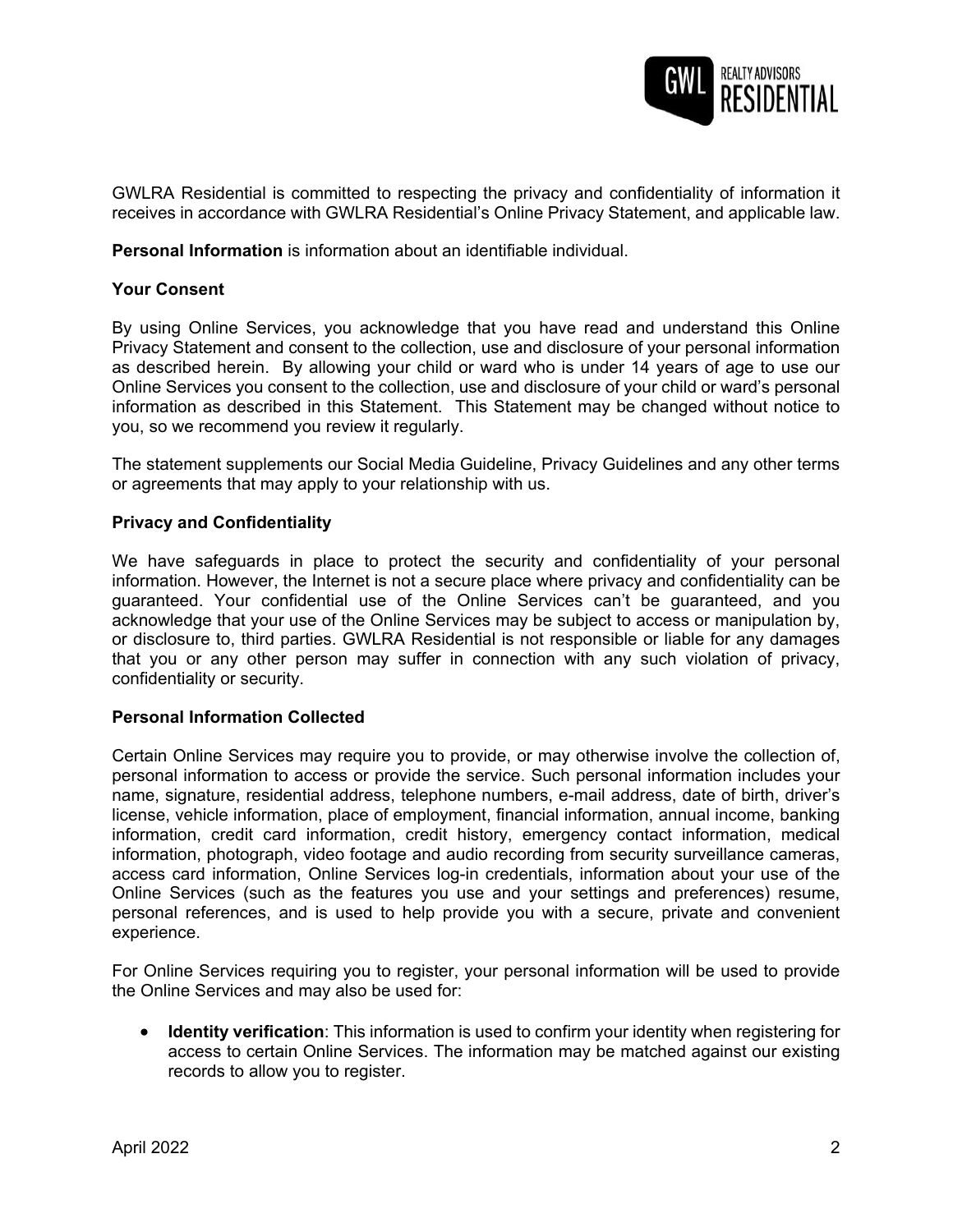

- **Communication with GWLRA Residential**: If you send GWLRA Residential an email through our "Contact Us" feature, we'll use the email address you provide at registration to contact you with our reply.
- **Forgotten User Name or Password**: If you forget either your user name or password, you may be able to recover them by going through the Forgotten User Name or Password feature, where available. To confirm your identity, we may match what you enter against the information collected during your registration.
- **Marketing**: With your consent, we may use your personal information to send you information about GWLRA Residential and its affiliates, including information about products, services, offers and events

## **E-mail security**

The security of e-mail communication cannot be guaranteed. Do not send private or confidential information to GWLRA Residential via e-mail (e.g., your Social Insurance Number, birthday, financial information, banking information). Any person wishing to communicate or send information of a private or confidential nature to GWLRA Residential or a third party is encouraged to do so by other means.

### **Cookies**

"Cookies" are small items of data that websites store in your browser. These data files contain information the website can use to track and organize the pages you have visited, and to gather information. Some of our web-based applications use "cookie" technology to measure website activity and tailor information to fit your personal interests. GWLRA Residential uses both "session" and "persistent" cookies, both of which help us deliver a superior website experience that is designed to be fast, secure and personalized. You may decline cookies by configuring your web browser accordingly, this may lead to reduced website functionality.

### **The type of data being collected**

We gather data when you interact with our websites and apps and other Online Services. The data we collect includes your IP address, information about how visitors explore our Online Services and about the number of new and repeat visitors, the pages they visited on our website, the date and time of their visits, the length of the visits, the referral URL, and information about the device and browser used and other similar details.

We also offer location-enabled services within some of our mobile applications, such as Google Maps. If you use mobile applications, they may receive information about your actual location or information that can be used to approximate your location. You are always notified by the Geolocation Service, which you have the option to refuse.

GWLRA Residential or agents on our behalf collects this information through the use of cookies.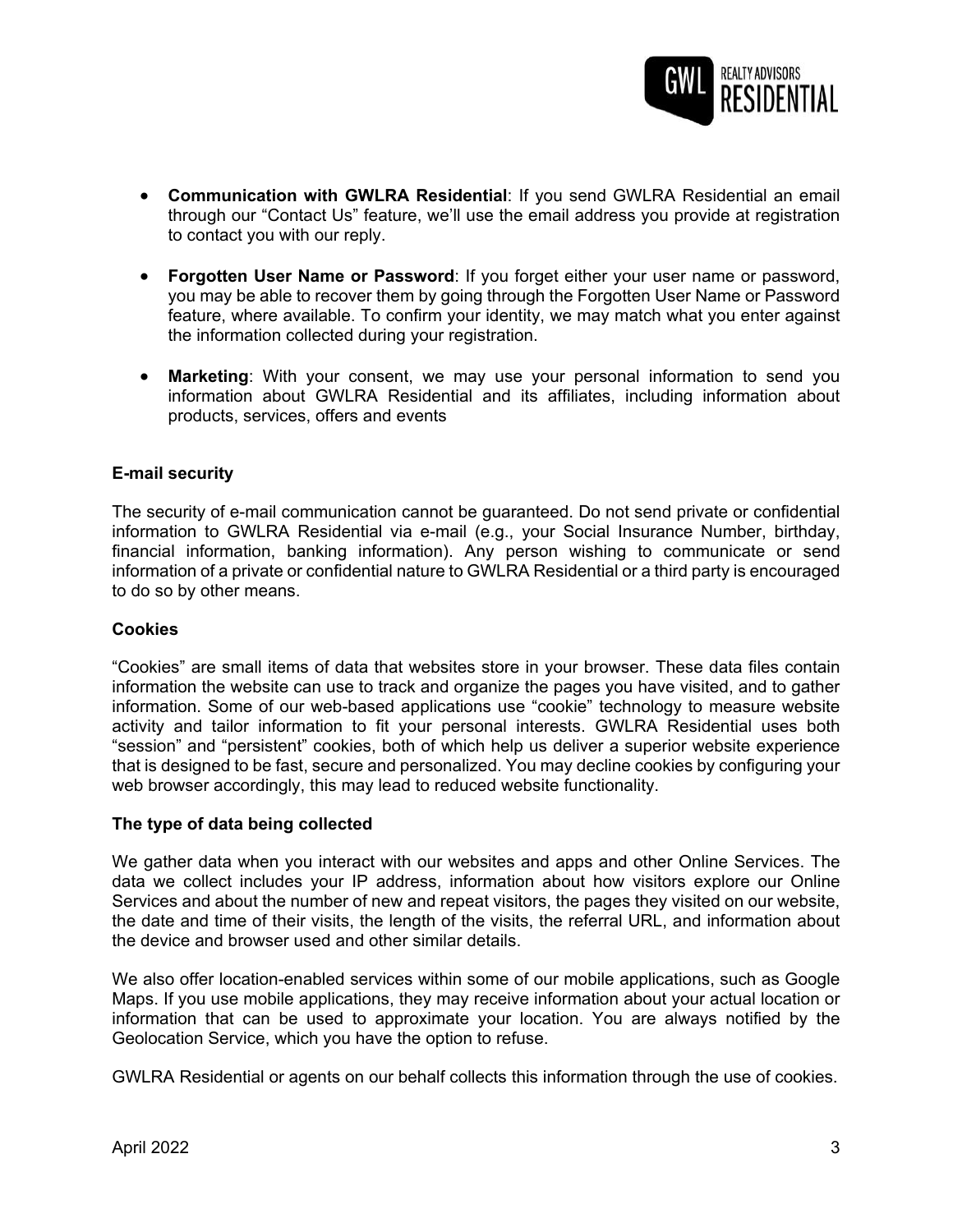

### **With whom the data is shared**

We use web analytics tools on our website and mobile applications (Google Analytics and Adobe Analytics). Advertising tools are provided to us by advertising partners (like Google, Facebook, LinkedIn and Twitter) and the advertising pixel tags on our website are deployed through Adobe Tag Manager.

We share the website information gathered using cookies with these partners or other agents to analyze online activity on our website or mobile applications or in reaction to online advertisements.

The information collected by these online tracking tools may be combined with your personal information if you have entered your access ID and password or provided it to us through your persistent cookie.

### **How to opt out of targeted advertising**

You can choose not to allow your information to be used for targeted advertising by turning off personalized ads in the settings of Facebook, LinkedIn, or Twitter, turning off cookies, opting out of ads (Canadian users can also opt out of targeted advertising through the Digital Advertising [Alliance of Canada's website, "going incognito" or engaging private browsing on your web](https://youradchoices.ca/en/tools)  browser.

#### **How to Block Cookies**

You can change your browser settings to block cookies from being stored on your computer or mobile device. The 'help' menu of your browser should provide information on how to manage your cookie settings.

To block cookies when using the browsers on your mobile device, refer to the procedure for turning cookies on or off in the Chrome and Safari apps. Please be aware, however, that blocking cookies may prevent some pages on our website or some parts of our application from displaying correctly, and some features may not be available.

#### **Links to other Websites or services**

Some of our Online Services contain links to other websites, or allow you to interact with other websites, mobile applications or digital platforms or services, that are not maintained or controlled in any way by GWLRA Residential. We don't control and are not responsible for any of these services or their content, and as a result such links or features are not to be viewed as an endorsement by GWLRA Residential or any other party of the products, services, advice or opinions or any other content of such services. These features and links to services that aren't maintained or controlled by GWLRA Residential are provided for convenience only.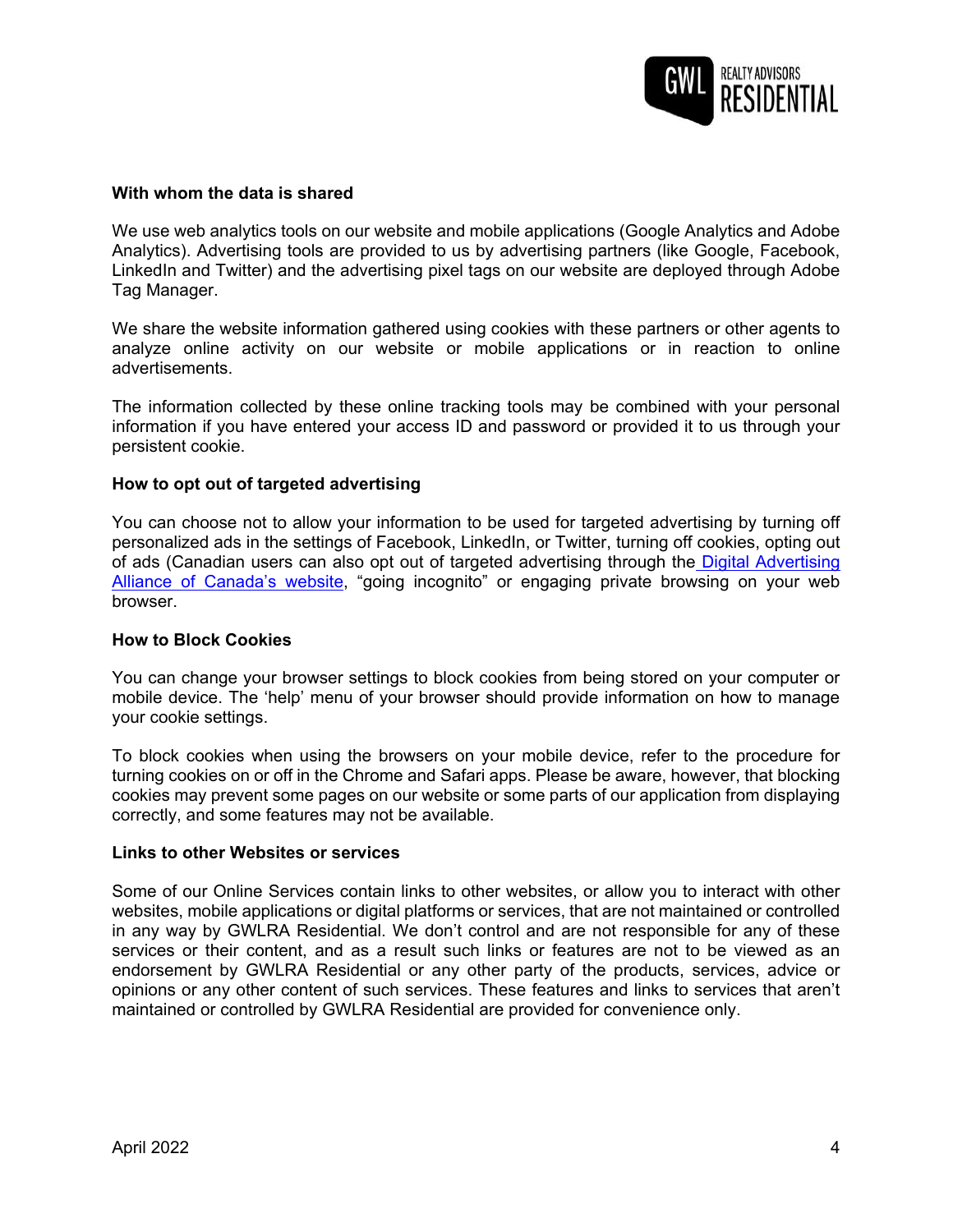# **Privacy Guidelines**



GWL Realty Advisors Residential Inc. and its affiliates, GWL Realty Advisors Inc. and The Canada Life Assurance Company ("GWLRA Residential") follow the key privacy principles below when collecting, using, or disclosing your personal information.

## **Accountability**

At GWLRA Residential, we are responsible for all personal information under our control. This includes any personal information that is disclosed to a service provider performing services for, or on behalf of GWLRA Residential.

GWLRA Residential, its directors, officers, employees, licensed representatives, and other persons and organizations who act for, or on behalf of, GWLRA Residential are responsible for the protection of your personal information.

Personal information is maintained on our servers or those of our service providers and is accessible by authorized employees, representatives and agents who require access for the purposes described in this Privacy Statement. Access to personal information is restricted to directors, officers, employees, licensed representatives, and other persons or organizations acting for, or on behalf of, GWLRA Residential, and employees of the landlords of the properties that GWLRA Residential manages who need the information in order to provide services to the prospective residents and tenants, residents and tenants, or GWLRA Residential.

Business Unit Compliance Contact, GWLRA Residential, monitors compliance with these Privacy Guidelines.

We require our service providers to protect your personal information appropriately in a way that is consistent with our Privacy Guidelines and in accordance with applicable laws.

We require our service providers to only collect, use or disclose your personal information in accordance with the authorized purpose.

Personal information may be subject to disclosure to law enforcement officials and other authorities where required by law, both inside and outside of Canada.

### **Identifying Purposes**

We identify the purposes for collecting personal information before, or at the time the information is collected.

Personal information that we collect may be used to:

- Provide you with GWLRA Residential services and products
- Process your application for tenancy, your lease, other tenancy interactions
- Process your payment, i.e. deposit, rental payment
- Decide your eligibility for tenancy with GWLRA Residential for which you apply
- Make reference calls or request verification of your employment history with prior landlords

April 2022 5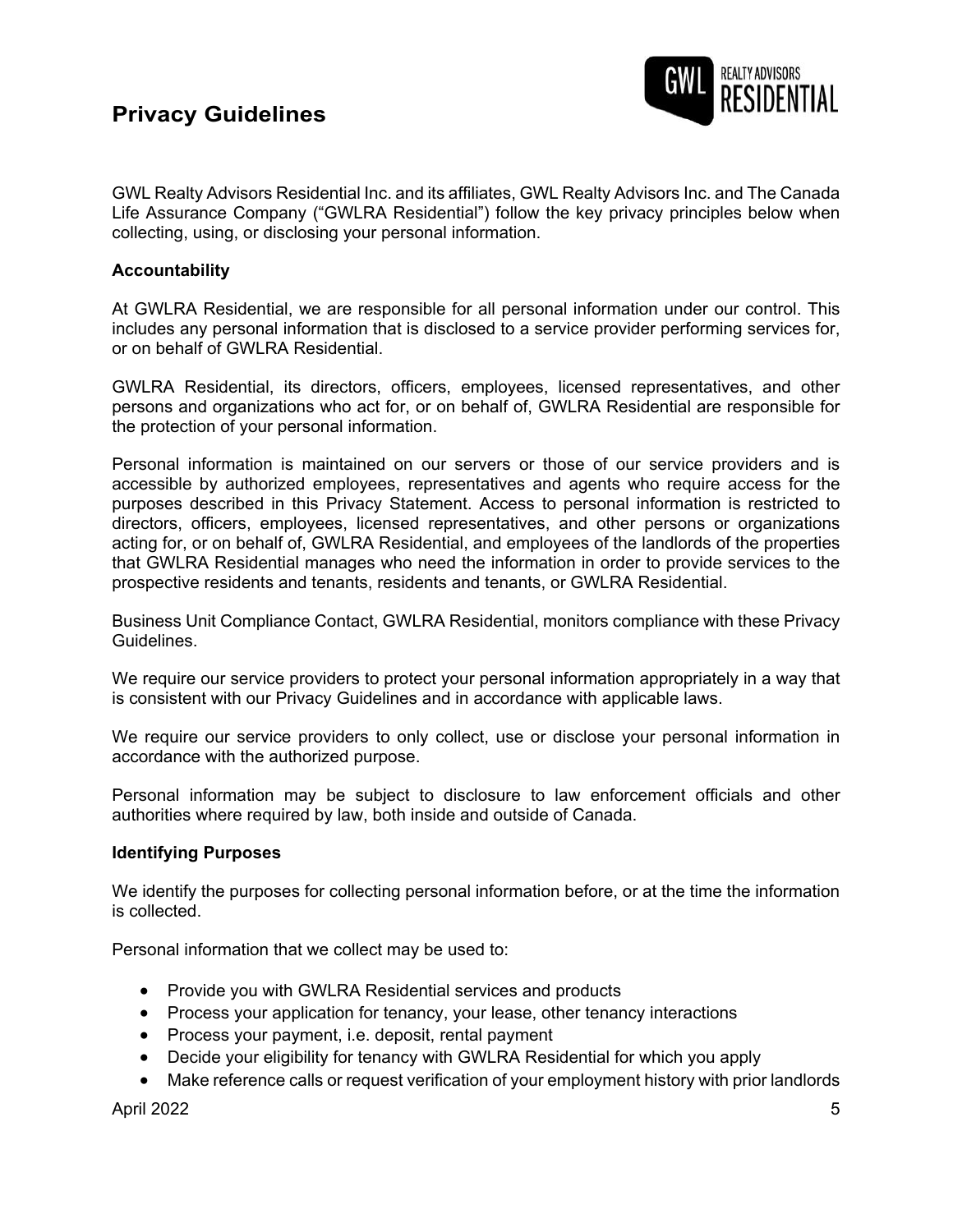

- Respond to your questions, comments, inquiries or request for information regarding GWLRA Residential services
- Send you communications which you have opted-in to receive
- Administer your tenancy
- Accommodate special needs, e.g. during emergency evacuation
- Enforce rental agreement, parking agreement, lease and any other types of client agreements as applicable
- Create, maintain or administer your Applicant/Resident log-in account
- Tailor your experience on the Online Services
- Help diagnose technical problems with the Online Services
- Administer the Online Services
- Perform internal data management and analytics by GWLRA Residential
- Meet legal or regulatory requirements
- Video surveillance, access cards and other information for general security purposes including prevention of potentially prohibited or illegal activities
- Emergency or incident reporting including video, other surveillance for investigation, insurance and other risk management
- Employment purposes, including using resumes, and personal references provided in applications of employment and employment forms
- Statistical analysis
- Enforce website terms of use
- Communicate with you and administer your participation in surveys, events, programs, and promotions
- To protect our interests in a civil proceeding or a proceeding involving criminal activity, fraud, or misrepresentation.

We may collect your Social Insurance Number (SIN) where required by law for tax-reporting purposes.

In addition, where you provide consent, we may also use your SIN for identification and recordkeeping, such as keeping your information separate from other customers and people with similar names. Where you have consented to use of SIN for identification and record-keeping purposes, you can withdraw this consent at any time.

### **Consent**

We collect, use and disclose your personal information with your consent, or as permitted or required by law.

We may collect your consent in different ways. It may be expressed in writing or be implied, provided to us verbally, electronically, or through an authorized representative. For example, a parent or guardian must provide consent on behalf of their child or ward who is under the age of 14.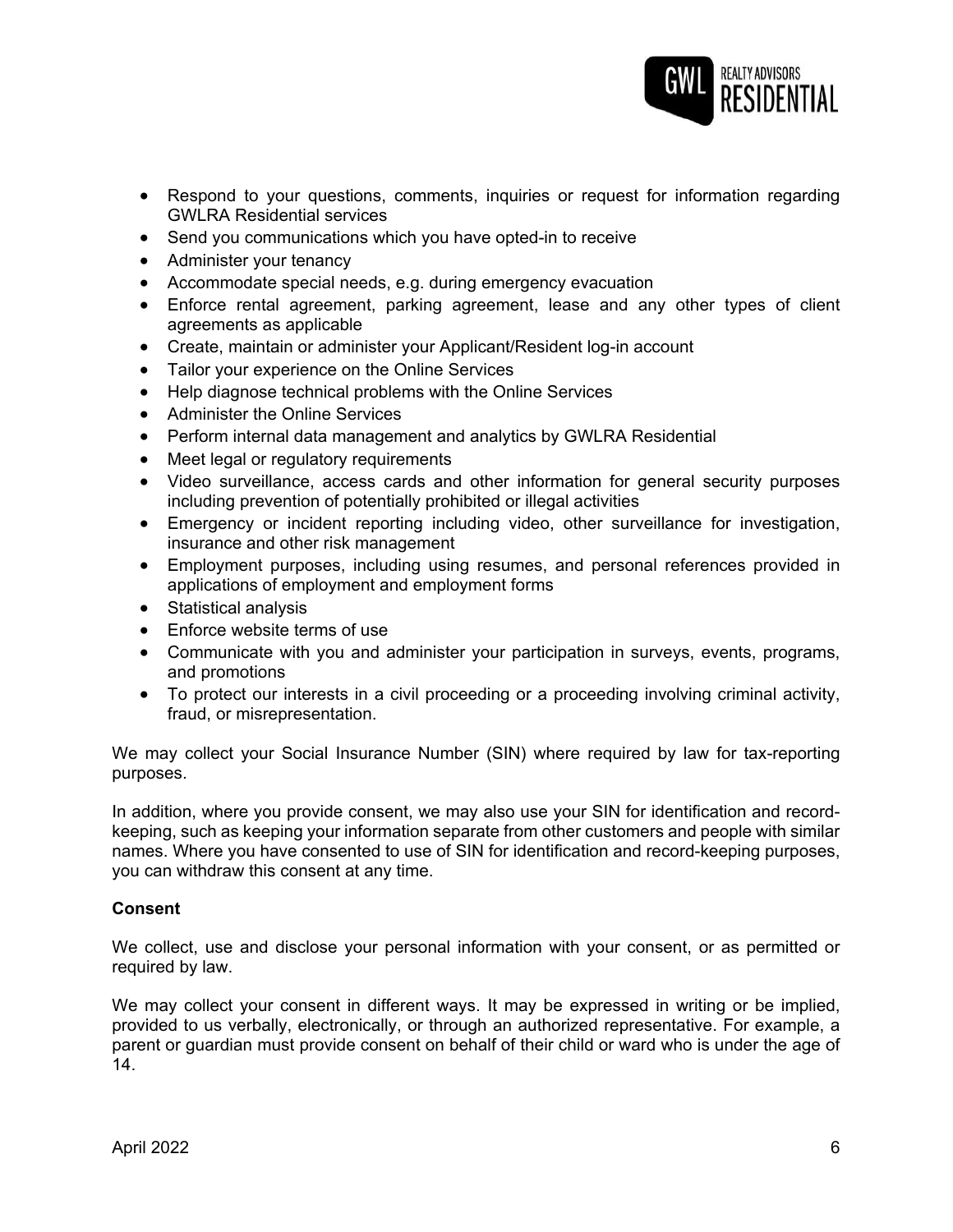

Subject to legal or contractual restrictions, your consent can be withdrawn at anytime; however, withdrawing your consent may impact our ability to continue to provide you with the services you requested.

Where previously provided, you may withdraw your consent to use your SIN for identification and record keeping purposes.

## **Limiting Collection**

We only collect personal information that is necessary for the purposes identified.

Personal information we collect about you may include:

- Identification information, such as name, residential address, telephone numbers, e-mail address, date of birth, driver's license, vehicle information, or other identifying information;
- Financial information, such as place of employment, annual income, banking information; credit card information, credit history;
- Emergency contact information, such as name, address, telephone number;
- Health or lifestyle information, such as job, travel history or plans, driving record, or criminal record;
- Medical information, such as mobility requirements, medical history; or
- Information that we collect through security systems or other building systems such as video surveillance tools, access cards, tenant portals, mobile applications, in-suite digital offerings and similar systems and tools.

The personal information we collect is obtained from applications and other forms collected directly from you or through your authorized representative, or indirectly through our systems and tools. We may also collect your personal information from credit agencies, employers or personal references, or other third parties who represent that they have the right to disclose the information. In addition, when you visit our Online Services, we may obtain certain information by automated means. We gather data when you interact with our websites, apps and other Online Services as indicated in our Online Privacy Statement.

## **Use, Disclosure and Retention**

We will keep personal information only as long as necessary to fulfill the identified purpose and in accordance with our policies and applicable laws.

We may share your personal information with other companies or individuals to assess applications and service your tenancy but only for the purposes disclosed at the time of collection or for a use consistent with that purpose. We may share your information, including personal information with:

- Credit reporting agencies for the purposes of assessing your application for tenancy;
- Financial institutions for the purposes of processing your deposit or rental payment;
- Law enforcement agencies or governmental agencies as required or permitted by law;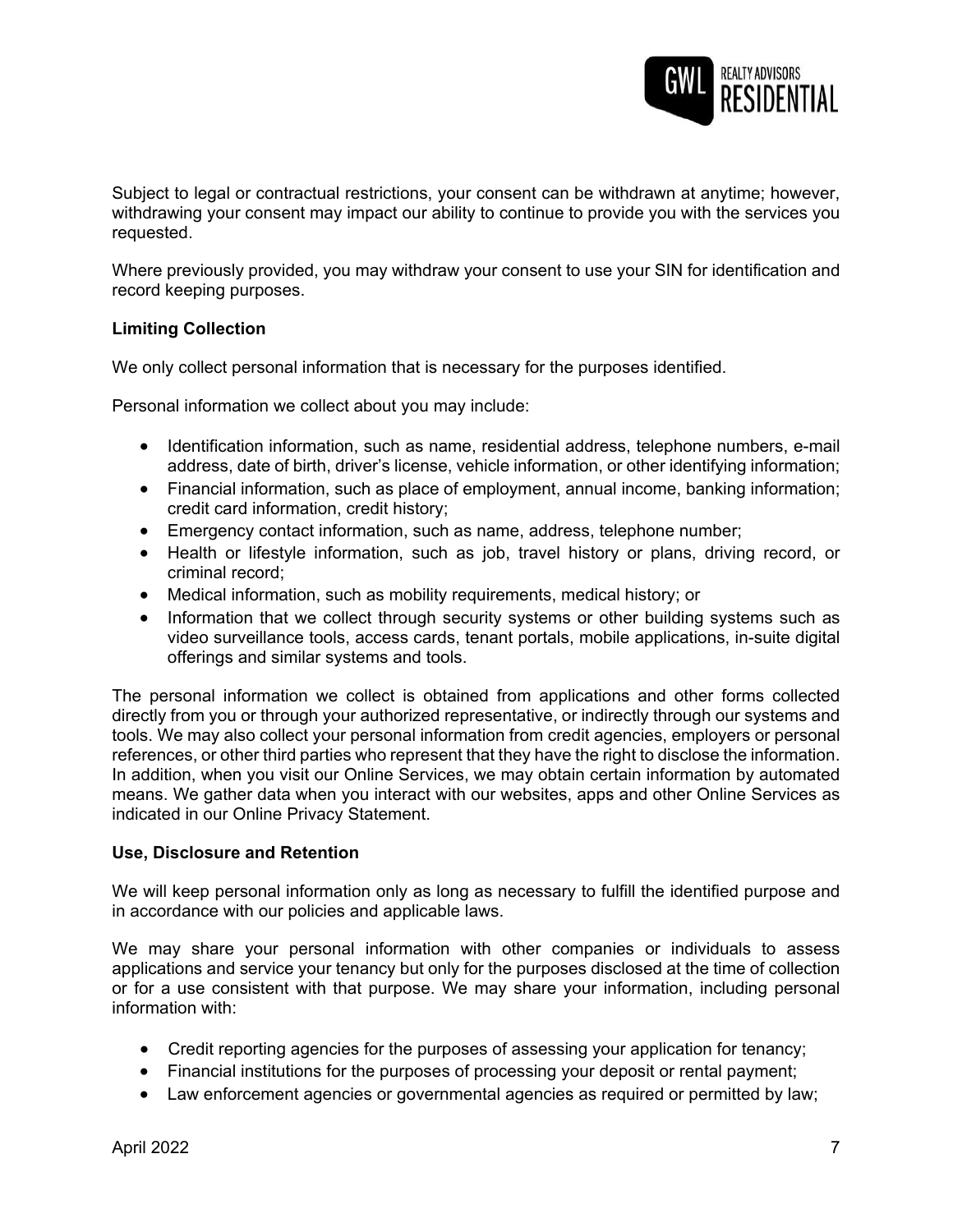

- Our subsidiaries and affiliates to fulfill their roles as service providers and/or property owners;
- Owner of a GWLRA Residential managed property and/or Landlord for the purposes of managing your tenancy, and providing statistical analysis and reporting;
- Vendors or suppliers of utility, cable, satellite and other services and products to provide their services or sell their products to residents and tenants of our buildings with your consent;
- Prospective lenders, purchasers and their agents, provided that purchasers have entered into a confidentiality agreement;
- Other third parties with your consent;
- Our service providers which may be located outside of Canada. In those cases, your personal information will be subject to the laws that apply in those countries, including public authorities access laws.

We may disclose your personal information in order to protect our interests in a civil proceeding or a proceeding involving criminal activity, fraud, or misrepresentation.

We may also disclose your information, including personal information, in the event we sell or transfer all or a portion of our business or assets (including corporate reorganization, merger or amalgamation with another entity, dissolution or liquidation). Your personal information may also be transferred to a successor property manager designated by the landlord or owner of your building.

We may also disclose your personal information for additional purposes that may be identified at or before the time that the information is collected or disclosed or for new purposes to which you have consented.

GWLRA Residential uses video surveillance to deter crime and protect the safety and security of our residents and employees. Security cameras are placed exclusively in common areas of the property. When a crime has occurred, we use and share the video with police to assist police in the ensuing investigation. In some buildings, occupants may be able to access certain security cameras through in-suite devices or mobile applications. For example, some buildings allow occupants temporary access to lobby cameras to identify a visitor. In some cases, the in-suite device may have functionality to take and store photos taken through these cameras. These photos are stored locally on the device.

Any questions regarding video surveillance should be directed to the Business Unit Compliance Contact, GWLRA Residential whose contact information is listed below:

Business Unit Compliance Contact GWL Realty Advisors Residential Inc. 33 Yonge Street, Suite 1000, Toronto, ON, M5E 1G4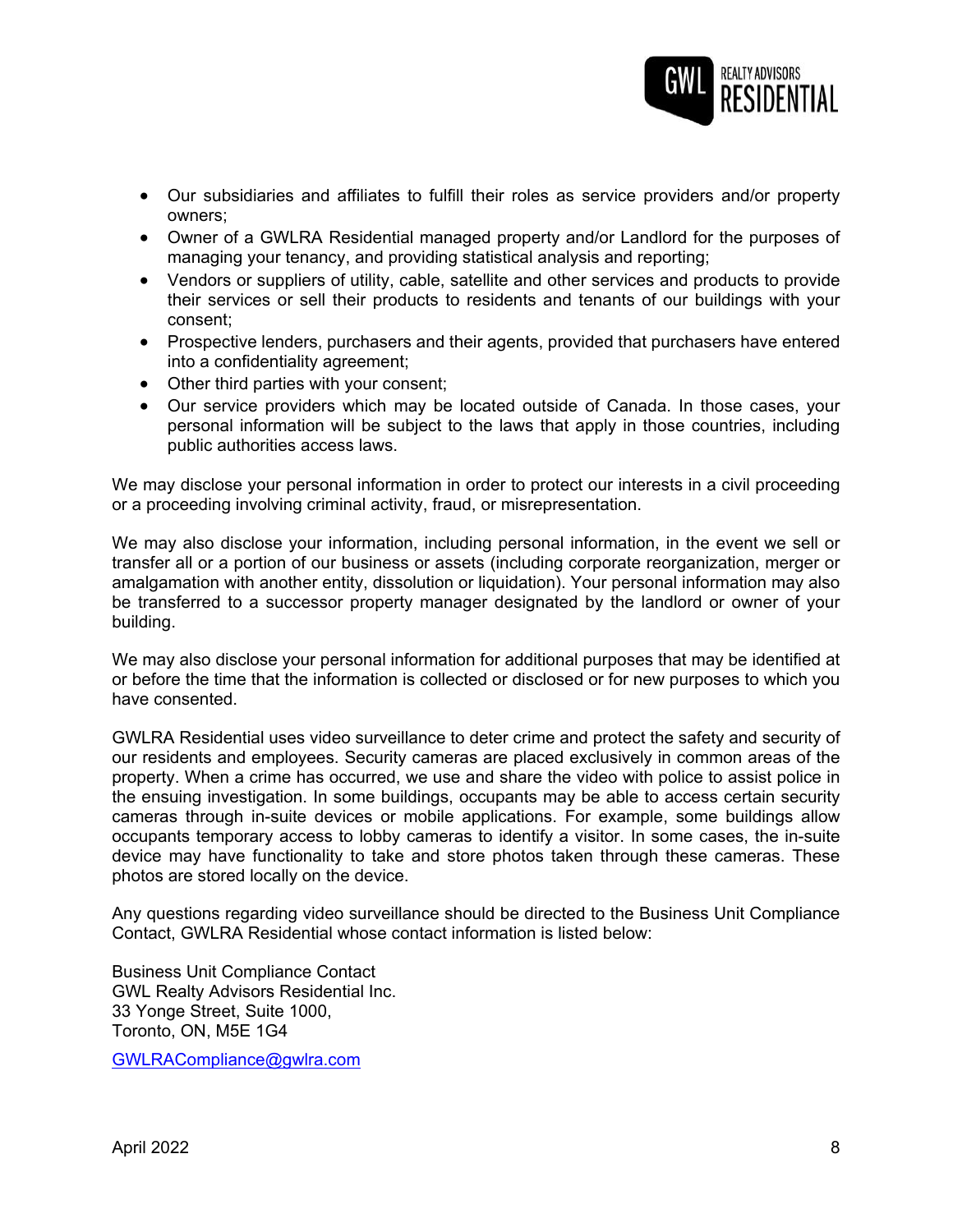

## **Accuracy**

We recognize the importance of ensuring that your personal information is accurate and up to date. We rely on you to provide us accurate information and to contact us about any changes to your personal information. You have the right to ask us to change or correct information we have collected about you. Where your personal information is inaccurate or incomplete, we will make any necessary changes.

### **Safeguards**

We take the protection of your personal information seriously. We use appropriate physical, technical and organizational safeguards to protect your personal information against loss and unauthorized access, use, or disclosure. All of our employees receive annual information security, privacy, and Code of Conduct training.

We have security standards to protect our systems against unauthorized access and use. Our service providers are required to protect their systems against unauthorized access and apply security standards that are, at a minimum, equivalent to ours. Our service providers are also contractually required to protect and only use your personal information for the purposes authorized by GWLRA Residential.

### **Openness**

This Privacy Guideline, as well as other policies and procedures, are always available to you. Please contact us if you are unable to access our website or require documents in another format.

Upon written request, we will respond to inquiries about our practices relating to the management of personal information. You can contact Business Unit Compliance Contact, GWLRA Residential with any inquiries or complaints.

#### **Individual Access**

Upon written request, we will provide you with details regarding your personal information including what information we have about you, and how it has been used and disclosed, subject to certain exceptions permitted by law. You may also request that we correct your personal information. Where we find that the personal information is indeed incorrect, we will update it.

To protect your personal information, all requests for access must be made to us in writing.

Any concern, inquiry or request related to privacy, should be made in writing to Business Unit Compliance Contact, GWLRA Residential using the below contact information:

Business Unit Compliance Contact GWL Realty Advisors Residential Inc. 33 Yonge Street, Suite 1000, Toronto, ON, M5E 1G4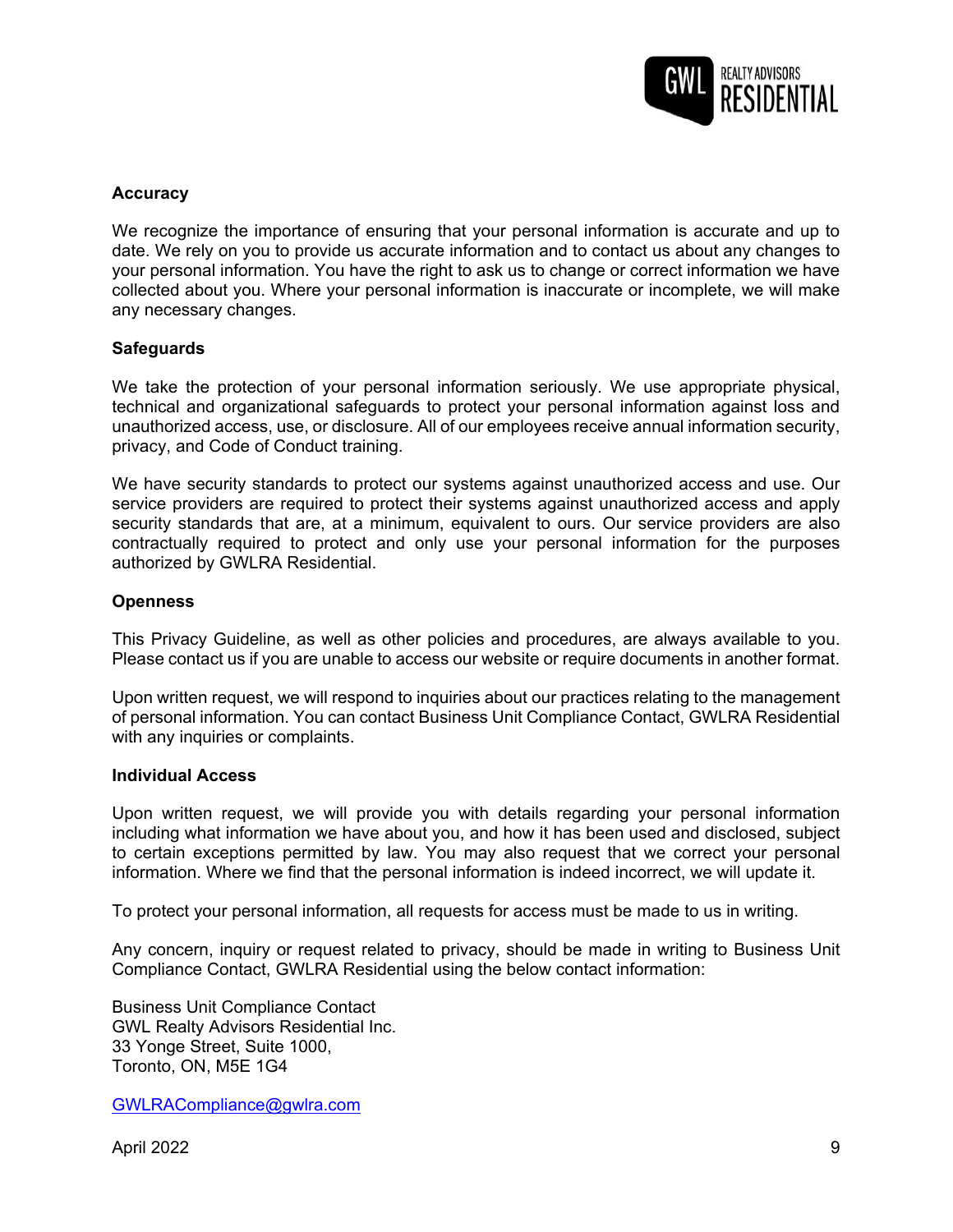# **Social Media Guideline**



GWL Realty Advisors Residential Inc. ("GWLRA Residential") are active online with social media and invite you to share your comments and thoughts through our platforms.

At GWLRA Residential, we are committed to respecting your privacy. The providers of social media platforms used by GWLRA Residential are not affiliated with our organization. As such, we recommend that you use care when sharing personal information on these platforms. Personal information you share with us in private messages over our social media platforms may be shared with our employees, representatives and third party service providers. These third party service providers may be responsible for handling our social media accounts, including responding to any of the questions or issues you raised. As these individuals and service providers may in some cases be located outside of Canada, the personal information you share could be subject to access under the laws of such foreign jurisdictions.

Content that you post on our public social media platforms is not private and may be seen by anyone who visits our platform. When you share information in public comments or posts, you acknowledge and agree that it is not confidential.

No personal information should be posted on our social media platforms. GWLRA Residential also discourages sending personal information through private messages to our social media.

GWLRA Residential reserves the right to remove or cause to be removed posts or comments that constitute or include:

- Sensitive personal information about you or someone else
- Personal attacks, or defamatory, abusive, or hateful comments
- Links to any content containing a virus
- Spam, advertising, soliciting or links to external sites not previously approved by GWLRA Residential
- Content that, to our knowledge, violates the intellectual property rights of another language or topics that may offend other members of the community including content (including photos) that is discriminatory, offensive, crude, harassing, abusive, defamatory or threatening, or that contains profanity (even in short or abbreviated form) or discussion of illegal activities
- GWLRA Residential reserves the right to add to, remove, or change any of the terms of this Social Media Guideline at any time.

**Confidentiality and privacy are important**. If you are a GWLRA Residential client, or a resident, tenant or visitor in our buildings, and have specific questions about your account, lease, tenancy, or about the services we provide, to protect your privacy, we cannot answer them on social media. We'll ask that you send your information to us by email or another means so we can direct your question to the appropriate GWLRA Residential representative so they can communicate with you directly.

If you are you a GWLRA Residential employee, or contracted by or associated with GWLRA Residential, when participating on social media, please be open about your employment or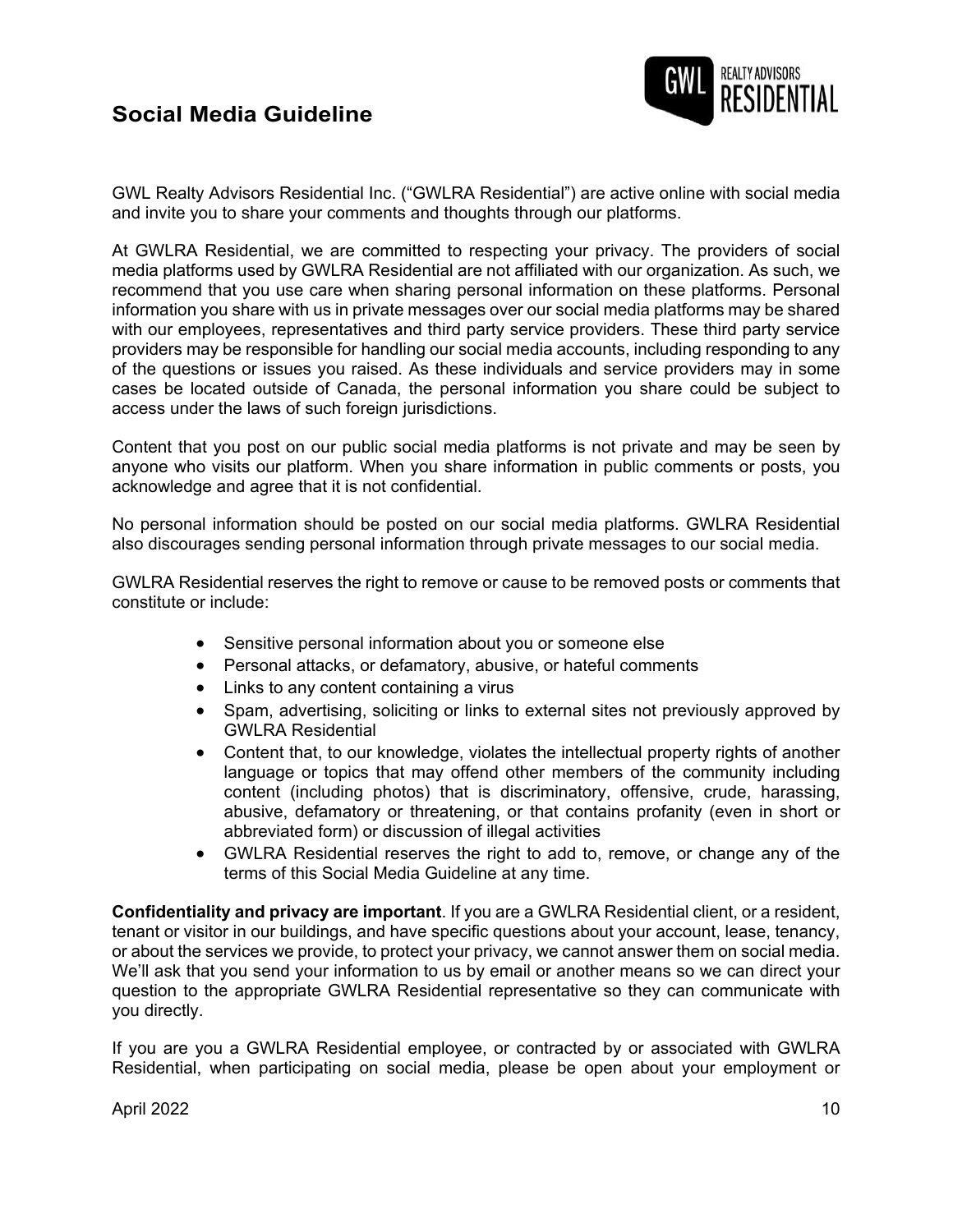

association with GWLRA Residential and be clear that you're expressing your own views and not the views of GWLRA Residential.

We do not endorse, nor are we responsible for the accuracy of the information, opinions, claims or advice shared by other social media users. Please use your own careful judgment when relying on the information or advice contained in these postings.

GWLRA Residential is not affiliated with Twitter, LinkedIn, Instagram, and we're not responsible for the terms of use or their privacy or security policies, or advertisements or other material placed by Twitter, LinkedIn, Instagram on our social media pages. We don't endorse these advertisements or materials or any of the content, products, advice, opinions, recommendation, or other materials presented by Twitter, LinkedIn, Instagram, or other third parties through the site.

If you have questions or concerns about GWLRA Residential services or products, you can find our contact information on our website <https://www.gwlrealtyadvisors.com/contact-us/>

For more information about GWLRA Residential's Privacy Practices, please visit our Privacy Guidelines and Online Privacy Statement or write to us using the below contact information:

Business Unit Compliance Contact GWL Realty Advisors Residential Inc. 33 Yonge Street, Suite 1000, Toronto, ON, M5E 1G4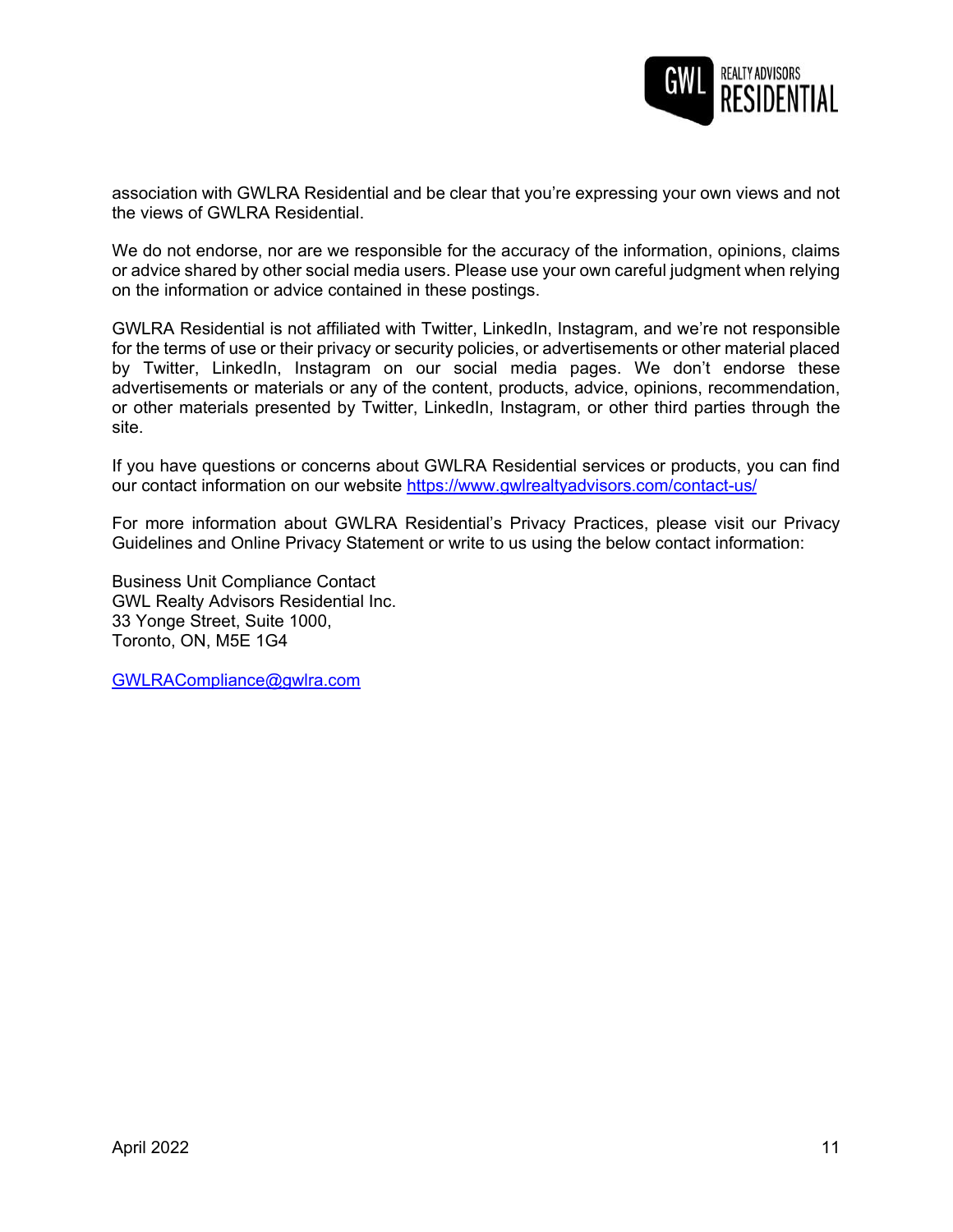# **Protecting your privacy outside of Canada**



## **Service providers inside and outside of Canada**

GWLRA Residential is a Canadian company and as such, most of our business activities take place within Canada. However, in order to give a high level of cost-effective service to our customers, we may ask service providers to assist us. We take great care in the selection of service providers because of our commitment to a consistent high level of service and quality.

Some service providers may be based outside of Canada, or use systems, data support or employees located outside of Canada including in the United States or India.

Service providers that we may use include:

- Smart building technology service providers
- Call centre providers
- Property technology service providers
- Mobile application and website developers and providers
- Property and asset management software providers
- Tenant and resident services providers
- Property operations services providers
- Financial operations services providers

In day-to-day business, personal information about you may be collected from outside of Canada, or communicated outside of Canada, so that we or our authorized service providers can:

- Administer your application or tenancy
- Provide you with various services related to your tenancy with us (e.g. enhanced customer experience, building operations)
- Provide Online Services
- Communicate with you regarding your questions or inquiries about our services

### **The protection of personal information by service providers**

We require that our service providers protect your personal information properly in a manner consistent with our Privacy Guidelines and in accordance with law in their jurisdiction.

We require that service providers collect, use or share your personal information only for purposes that we have authorized.

Personal information may always be shared with law enforcement and other authorities where permitted or required by law, both inside and outside of Canada.